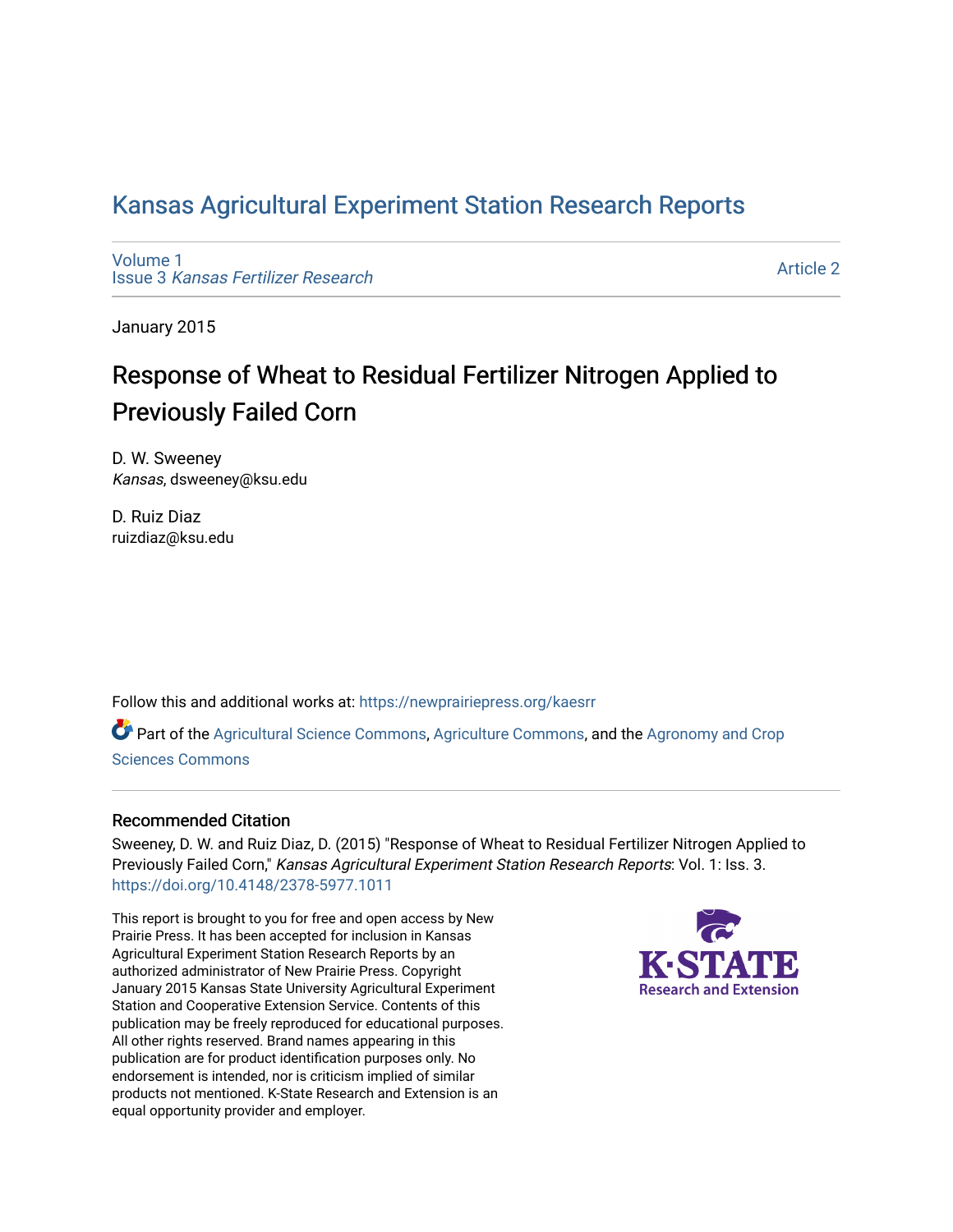## Response of Wheat to Residual Fertilizer Nitrogen Applied to Previously Failed Corn

#### Abstract

When drought conditions result in poor corn growth and yield, the potential exists for carryover of fertilizer nitrogen (N) to wheat. Soil sampling at the wheat jointing stage showed that NO<sub>3</sub>-N levels increased slightly as previous N rate increased up to 240 lb/a N, but did not appear sufficient for the wheat yield increase to previous N rate. The relationship between wheat normalized difference vegetative index (NDVI) measurements at jointing and wheat yield was linear. The use of crop active sensors such as the GreenSeeker (Trimble Navigation Ltd., Sunnyvale, CA) may provide plant response data to supplement soil sampling to more adequately determine residual effects on a following wheat crop.

#### Keywords

residual nitrogen, wheat, drought, corn

#### Creative Commons License



This work is licensed under a [Creative Commons Attribution 4.0 License](https://creativecommons.org/licenses/by/4.0/).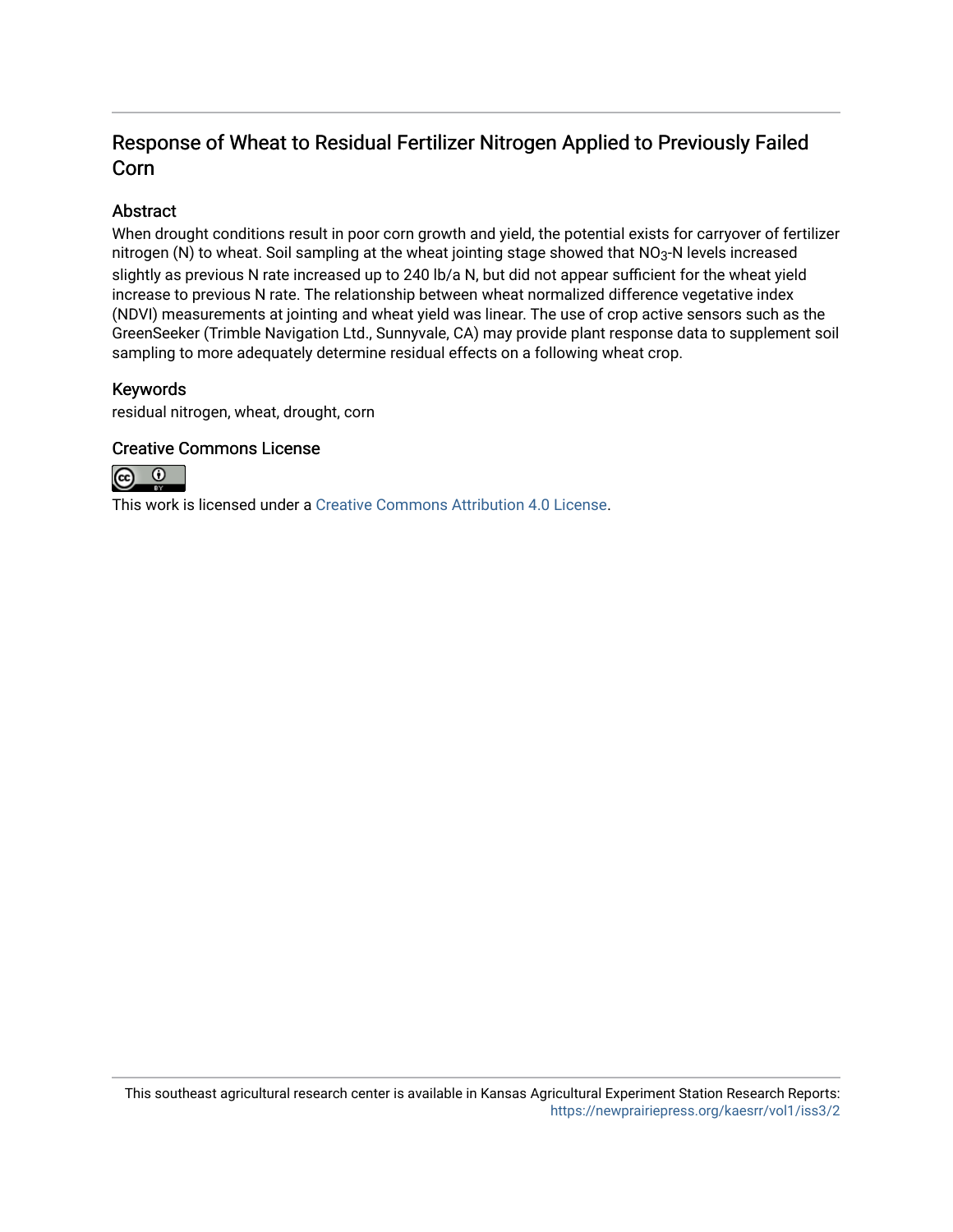



# Response of Wheat to Residual Fertilizer Nitrogen Applied to Previously Failed Corn

*D.W. Sweeney and D. Ruiz Diaz1*

### **Summary**

When drought conditions result in poor corn growth and yield, the potential exists for carryover of fertilizer nitrogen (N) to wheat. Soil sampling at the wheat jointing stage showed that  $\rm NO_3$ -N levels increased slightly as previous  $\rm N$  rate increased up to 240 lb/a N, but did not appear sufficient for the wheat yield increase to previous N rate. The relationship between wheat normalized difference vegetative index (NDVI) measurements at jointing and wheat yield was linear. The use of crop active sensors such as the GreenSeeker (Trimble Navigation Ltd., Sunnyvale, CA) may provide plant response data to supplement soil sampling to more adequately determine residual effects on a following wheat crop.

## **Introduction**

In 2012, extreme hot and dry conditions reduced corn crop yields. These drought-induced, low-yielding conditions likely resulted in low N uptake by corn. As a result, the potential exists for unused fertilizer N left in the soil, but the potential carryover of unused N fertilizer is uncertain because of the dynamics of N cycling. The objective of this study was to determine the effect of residual N that had been applied to a previous, drought-failed corn on the following wheat crop.

## Experimental Procedures

A study was started in 2012 to determine the effect of N rates and nitrification inhibitors on short-season corn grown with no tillage. The experimental design was a splitplot arrangement of a randomized complete block with four replications. Nitrogen fertilizer rates were the whole plots and nitrification inhibitors were the subplots. An untreated control was included in each replication. Because of replanting and hot, dry weather, corn yields were less than 30 bu/a with no response to nitrification inhibitors and a slight decline in yields as N rate increased (data not shown).

Because many farmers rotate winter wheat after corn and the 2012 experiment would not be repeated, 'Everest' wheat was drilled on October 12, 2012, with no added fertilizer and no tillage. The same plots with the same experimental design were used to study the residual effect of the N treatments. Wheat was harvested on June 25, 2013. In early April when the wheat was beginning to joint (Feekes 6), soil samples were taken from

<sup>&</sup>lt;sup>1</sup> Kansas State University Department of Agronomy.

Kansas State University Agricultural Experiment Station and Cooperative Extension Service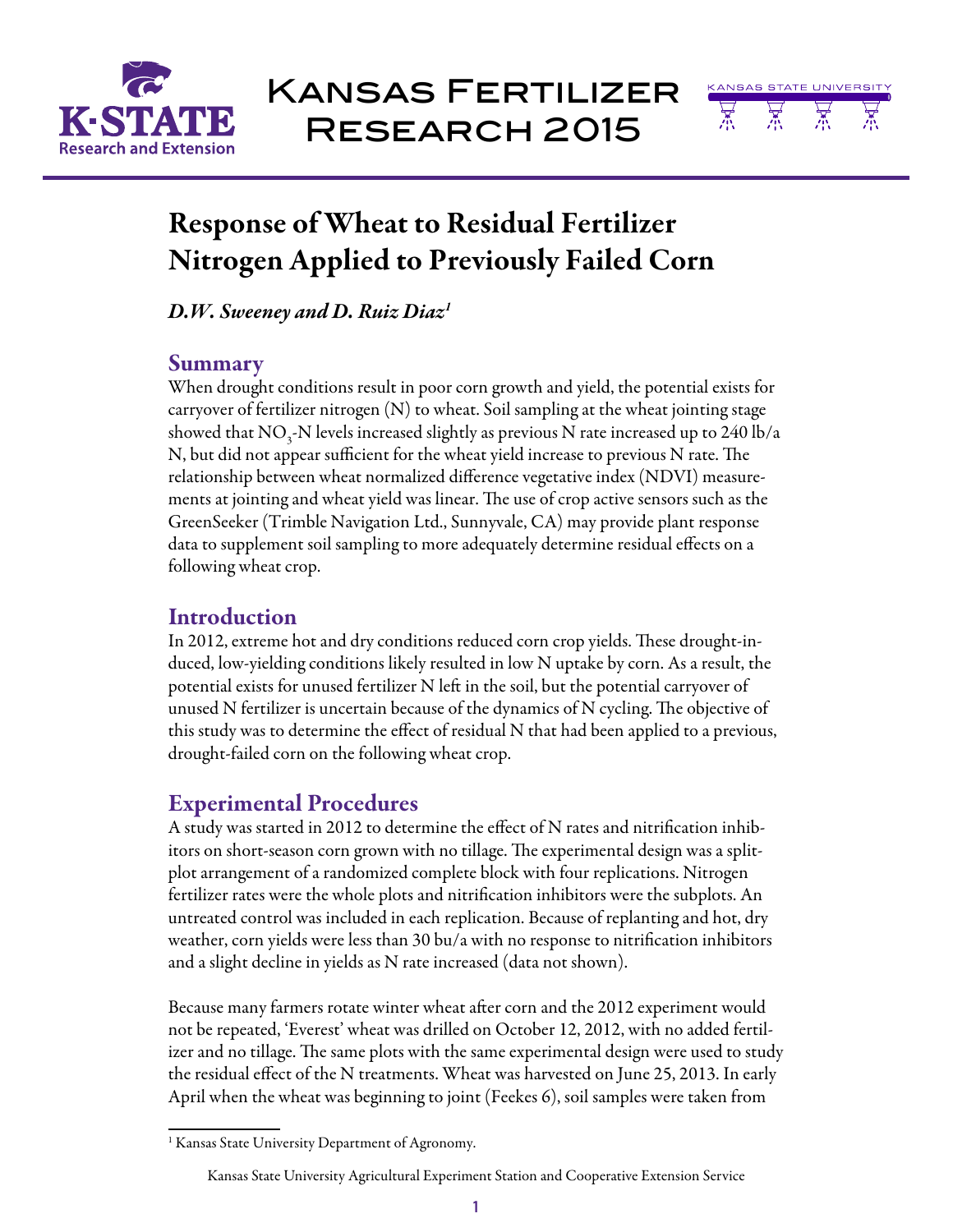each plot to a 12-in. depth and analyzed for  $\mathrm{NH}_4$ -N and  $\mathrm{NO}_3$ -N. At the same time, a GreenSeeker handheld crop sensor was used to take NDVI readings.

### Results and Discussion

The use of nitrification inhibitors on the previous corn crop had no residual effect on soil inorganic N levels and wheat NDVI readings taken in early April or wheat yield in June (data not shown), but residual from the previous N rate treatments did show carryover effects on soil  $\mathrm{NO}_3$ -N and  $\mathrm{NDVI}$  readings at jointing and on wheat yields (Table 1). However, previous N rate treatments had no effect on soil  $\mathrm{NH}_4$ -N levels in the top 12 in., which were less than 20 lb/a N. The residual soil  $NO_3$ -N levels in the top 12 in. increased from 5 to 20 lb/a N as the previous N rate increased from 0 (control) to 240 lb/a N. This small increase found at jointing from the control to the highest previous N rate was consequently expected to have minimal effect on wheat yield. Even though NDVI values were less than 0.70, the NDVI values increased with initial increments in previous N rate, but little change was measured at previous N rates above 120 lb/a N. Wheat yield increased more than 17 bu/a as N rate increased from the control to the previous 120 lb/a N fertilizer rate, but with no statistical increase with greater previous N rates.

To assess fields, producers should first sample for available N in the soil. In this situation, because NH<sub>4</sub>-N levels were constant, a change in soil NO<sub>3</sub>-N of only 5 lb/a appeared to result in improving yield from 60% of the maximum to more than 90%, but there was little change as soil  $\rm NO_3\text{-}N$  increased another 10 lb/a (Figure 1A). In contrast, the relationship between NDVI at jointing and relative wheat yield was linear (Figure 1B).

The potential for carryover of fertilizer N when the corn crop fails because of drought exists for a following wheat crop. A producer's first step to determine potential fertilizer N residual is to soil sample; however, with the dynamics of N processes, those results may not always be a reliable indicator of the residual effect of previous N fertilization. The use of crop active sensors, such as the GreenSeeker, may provide plant response data to supplement soil sampling to more adequately determine residual effects on a following wheat crop.